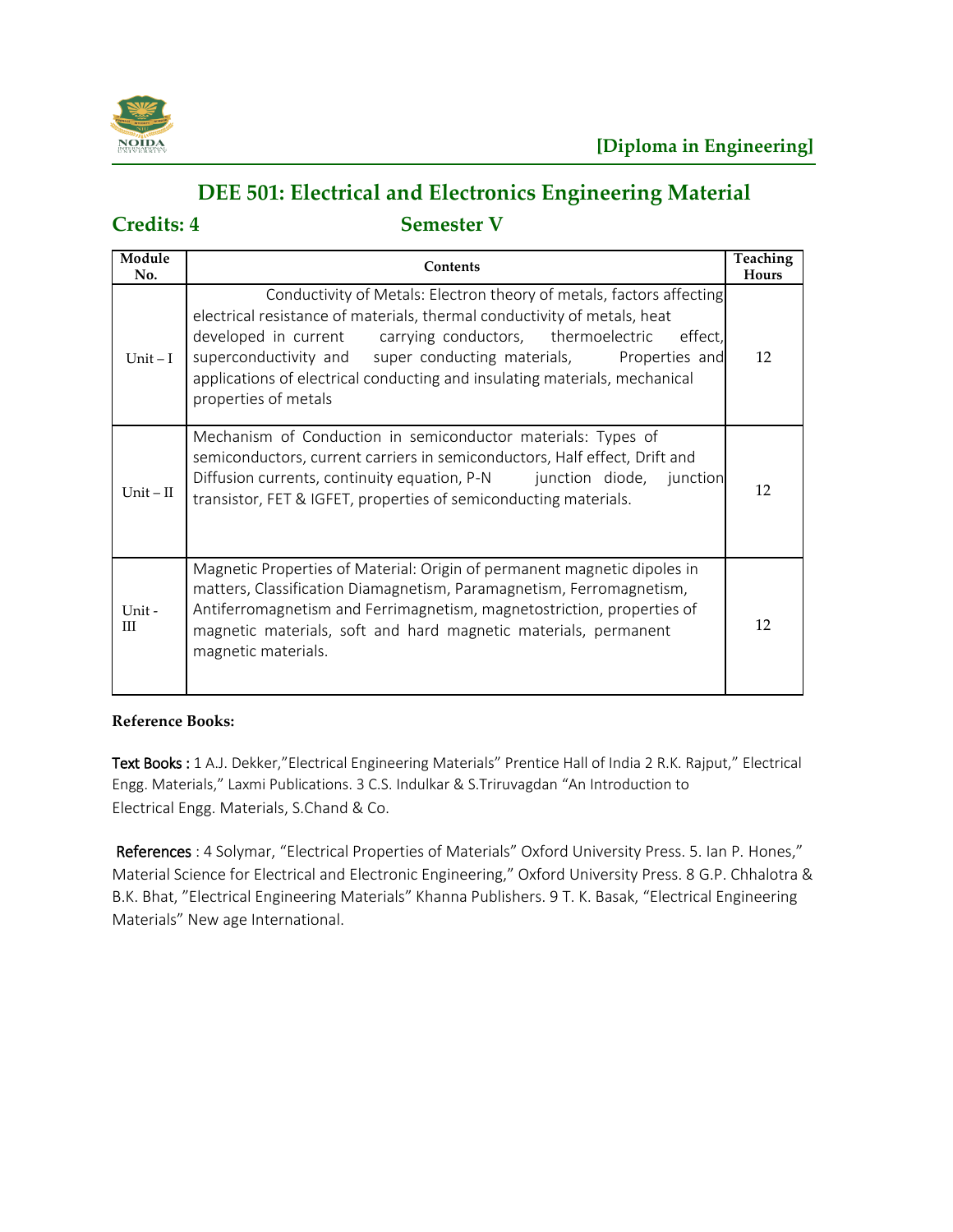

# **DEE 502 ELECTRICAL MACHINES - II**

| Module<br>No. | Contents                                                              | Teaching<br>Hours |
|---------------|-----------------------------------------------------------------------|-------------------|
|               | <b>Synchronous Machines</b>                                           |                   |
|               | Main constructional features of commutator and brushless excitation   |                   |
|               | system                                                                |                   |
|               | Generation of three phase emf                                         |                   |
|               | Production of rotating magnetic field in a three phase winding        |                   |
|               | Effect of Load on Synchronous Machines,<br>Phasor Diagram<br>ΟÌ       |                   |
|               | Synchronous Machines, Torque & Mechanical Power                       |                   |
|               | Developed                                                             |                   |
|               | Concept of distribution factor and coil span factor and emf equation  |                   |
|               | Armature reaction on unity, lag and lead                              |                   |
|               | factor<br>power                                                       |                   |
|               | Operation of single synchronous machine                               |                   |
|               | independently<br>supplying                                            |                   |
|               | a load - Voltage regulation by synch-                                 |                   |
| $Unit - I$    | method<br>impedance                                                   |                   |
|               | Need and necessary conditions of parallel operation of<br>alternators | 12                |
|               | an alternator (Synchroscope method) with<br>Synchronizing<br>the      |                   |
|               | bus bars                                                              |                   |
|               | Operation of synchronous machine as a motor -its starting methods     |                   |
|               | Effect of change in excitation of a synchronous motor, V Curve,       |                   |
|               | synchronous Condensor                                                 |                   |
|               | Cause of hunting and prevention                                       |                   |
|               | Rating and cooling of synchronous machines                            |                   |
|               | Applications of synchronous machines (as an alternator, as a          |                   |
|               | synchronous condenser)                                                |                   |
|               | <b>Induction Motors</b>                                               |                   |
|               | Salient constructional features of squirrel cage and slip ring 3-     |                   |
|               | phase induction motors                                                |                   |
|               | Principle of operation, slip and its significance and connection of   |                   |
|               | submersible motor (monoblock)                                         |                   |
|               | Locking of rotor and stator fields                                    |                   |
|               | Rotor resistance, inductance, emf and current, Rotor P.F., Rotor      |                   |
|               | frequency                                                             |                   |
|               | Relationship between copper loss and the motor slip                   |                   |
|               | Power flow diagram of an induction motor                              |                   |
|               | Factors determining the torque, Torque                                |                   |
|               | Equation                                                              |                   |
| $Unit - II$   | Torque-slip curve, stable and unstable zones                          | 12                |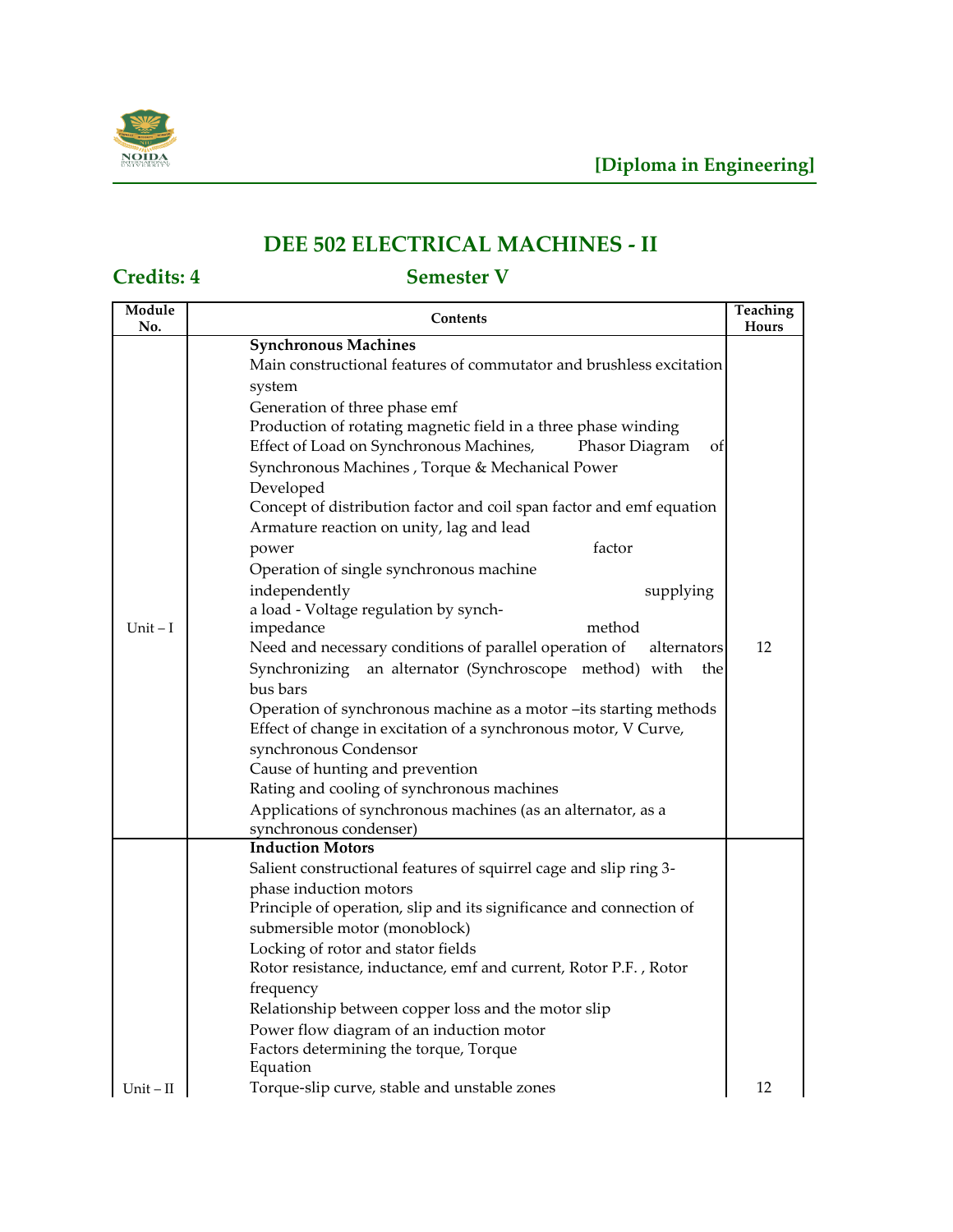|            | Effect of rotor resistance upon the torque slip<br>relationship<br>Double cage rotor motor and its applications<br>Comparison Between Induction Motors & Synchronous Moter<br>Starting of 3-phase induction motors, DOL, star-delta, auto<br>transformer<br>Causes of low power factor of induction<br>motors<br>Testing of 3-phase motor on no load rotor test and find efficiency<br>Speed control of induction motor, conventional and<br>thyristorized<br>Application of Induction Motors<br>Circuit<br>Diagram<br>Phasor Diagram |    |
|------------|---------------------------------------------------------------------------------------------------------------------------------------------------------------------------------------------------------------------------------------------------------------------------------------------------------------------------------------------------------------------------------------------------------------------------------------------------------------------------------------------------------------------------------------|----|
|            | Fractional Kilo Watt (FKW) Motors                                                                                                                                                                                                                                                                                                                                                                                                                                                                                                     |    |
|            | Single phase<br>induction motors; Construction characteristics<br>and applications, Classification                                                                                                                                                                                                                                                                                                                                                                                                                                    |    |
| Unit - III | Nature of field produced in single phase induction motor, DRFT                                                                                                                                                                                                                                                                                                                                                                                                                                                                        | 12 |
|            | Split phase induction motor                                                                                                                                                                                                                                                                                                                                                                                                                                                                                                           |    |
|            | Capacitors start and run motor                                                                                                                                                                                                                                                                                                                                                                                                                                                                                                        |    |
|            | Shaded pole motor                                                                                                                                                                                                                                                                                                                                                                                                                                                                                                                     |    |
|            | <b>Special Purpose Machines</b>                                                                                                                                                                                                                                                                                                                                                                                                                                                                                                       |    |
|            | Construction                                                                                                                                                                                                                                                                                                                                                                                                                                                                                                                          |    |
|            | and working                                                                                                                                                                                                                                                                                                                                                                                                                                                                                                                           |    |
|            | principle, linear                                                                                                                                                                                                                                                                                                                                                                                                                                                                                                                     |    |
|            | induction                                                                                                                                                                                                                                                                                                                                                                                                                                                                                                                             |    |
|            | motor, stepper                                                                                                                                                                                                                                                                                                                                                                                                                                                                                                                        |    |
|            | motor, Schrage                                                                                                                                                                                                                                                                                                                                                                                                                                                                                                                        |    |
|            | motor.                                                                                                                                                                                                                                                                                                                                                                                                                                                                                                                                |    |
|            | <b>Electric Drives:</b>                                                                                                                                                                                                                                                                                                                                                                                                                                                                                                               |    |
|            | Advantages of electric drives.<br>(i)                                                                                                                                                                                                                                                                                                                                                                                                                                                                                                 |    |
|            | Characteristics<br>of<br>different<br>(ii)                                                                                                                                                                                                                                                                                                                                                                                                                                                                                            |    |
|            | mechanical loads.                                                                                                                                                                                                                                                                                                                                                                                                                                                                                                                     |    |
|            | (iii)<br>Types of motors used in electric                                                                                                                                                                                                                                                                                                                                                                                                                                                                                             |    |
|            | drive.                                                                                                                                                                                                                                                                                                                                                                                                                                                                                                                                |    |
|            |                                                                                                                                                                                                                                                                                                                                                                                                                                                                                                                                       |    |

### **Reference Books:**

- 1. Electrical Machines by SK Bhattacharya, Tata Mc Graw Hill, New Delhi
- 2. Electrical Machines by SK Sahdev, Unique International Publications, Jalandhar<br>3. Electrical Machines by Nagrath and Kothari, Tata Mc Graw Hill, New Delhi
- Electrical Machines by Nagrath and Kothari, Tata Mc Graw Hill, New Delhi
- 4. Electrical Engineering by JB Gupta, SK Kataria & sons, New Delhi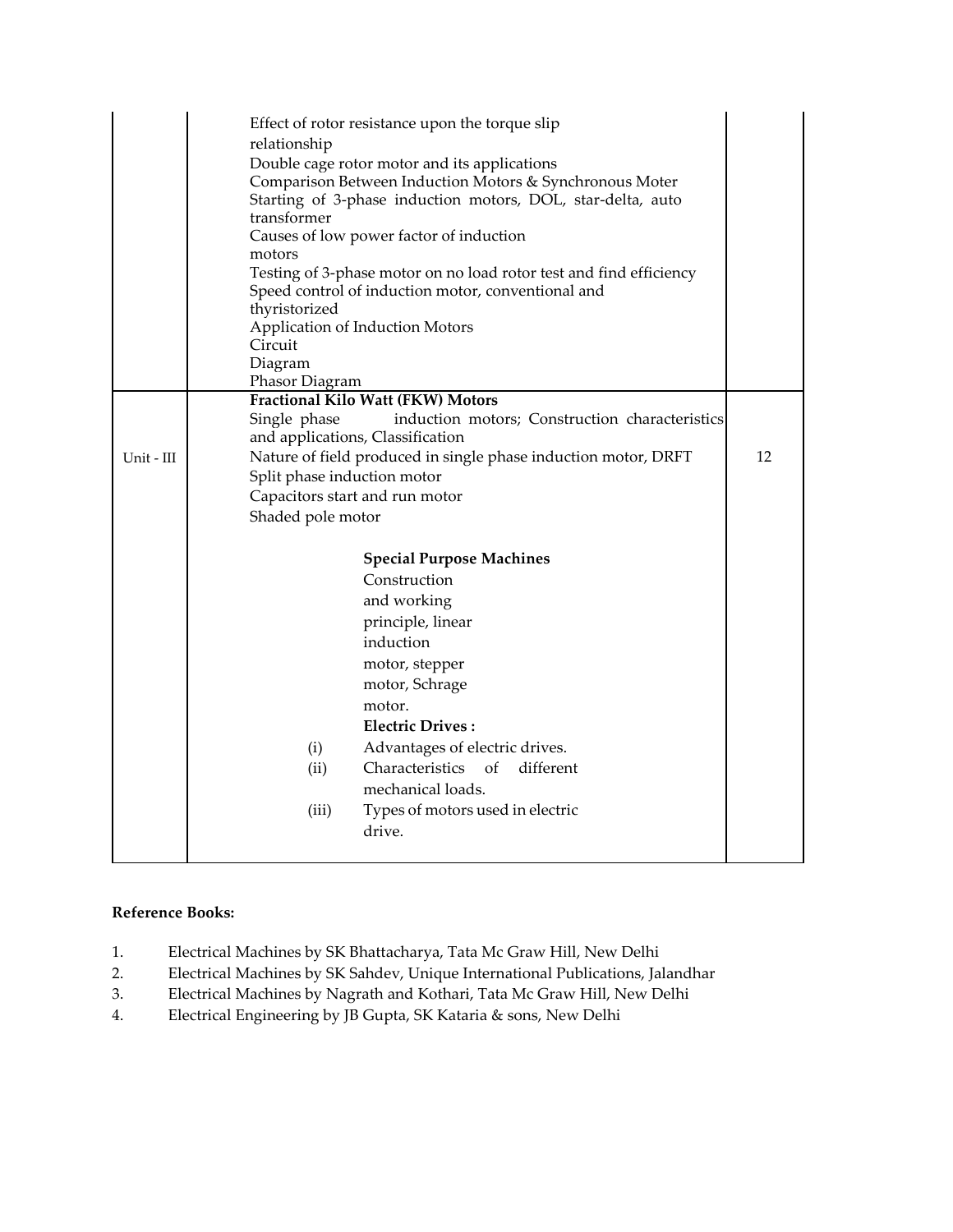## **DEE 503: Electrical Power – I (Generation, Transmission and Distribution of Electrical Power)**

| Module<br>No. | <b>Contents</b>                                                              | Teaching<br>Hours |
|---------------|------------------------------------------------------------------------------|-------------------|
|               | <b>Electrical Design of Lines:</b>                                           |                   |
|               | Layout of different transmission and distribution systems,                   |                   |
|               | advantages                                                                   |                   |
|               | of high voltage transmission, HV DC convertor transformer concept            |                   |
|               | οf                                                                           |                   |
|               | short medium and long lines, parameters of lines, performance of             |                   |
|               | short lines                                                                  |                   |
|               | effects on performance of lines. Effect of provision of protection and       |                   |
|               | demand side management on reduction of T & D                                 |                   |
|               | logic.                                                                       |                   |
| Unit $-I$     | <b>Constructional Features of Transmission Lines:</b>                        | 12                |
|               | Constructional features of transmission lines, types of supports,            |                   |
|               | types<br>of conductors, types of insulators, their properties, selection and |                   |
|               | testing, voltage distribution of string insulators                           |                   |
|               | Sag measurement, use of sag template Indian Electricity Rules                |                   |
|               | pertaining to clearance, equalization of potential. Vibration dampers.       |                   |
|               | <b>Economic Principle of Transmission:</b>                                   |                   |
|               | Kelvin's law, limitations of Kelvin's law, Modification in Kelvin's          |                   |
|               | law.                                                                         |                   |
|               | Mechanical design of lines:                                                  |                   |
|               | Electrical features of line: Calculation of resistance, inductance and       |                   |
|               | capacitance without derivation in a.c. transmission line, voltage            |                   |
|               | regulation concept of corona. Effects of corona and remedial                 |                   |
|               | measures                                                                     |                   |
|               | Stringing of lines.                                                          |                   |
|               | <b>Distribution System:</b>                                                  |                   |
|               | Feeders distributors and service mains, radial and ring main                 |                   |
|               | distributors, A.C. distributors fed from one end and both ends.              |                   |
| $Unit - II$   | Simple<br>problems on size of feeders and distributors.                      | 12                |
|               | <b>Construction of Distribution Lines:</b>                                   |                   |
|               | Lay out of HT and LT distribution system, constructional feature of          |                   |
|               | distribution lines and their erection. LT feeders and service mains;         |                   |
|               | Simple problems on AC, radial distribution system, determination of          |                   |
|               | size of conductor Construction of distribution lines i.e. erection of        |                   |
|               | pole, fixing of insulators on conductors, testing, operation and             |                   |
|               | maintenance of lines.                                                        |                   |
|               | <b>Power Factor Improvement:</b>                                             |                   |
|               | Effect of low power factor, causes of low power factor, necessity for        |                   |
|               | improvement of power factor, methods for improving power factor.             |                   |
|               | Advantages of improved power factor by installing capacitors at              |                   |
|               | consumer end.                                                                |                   |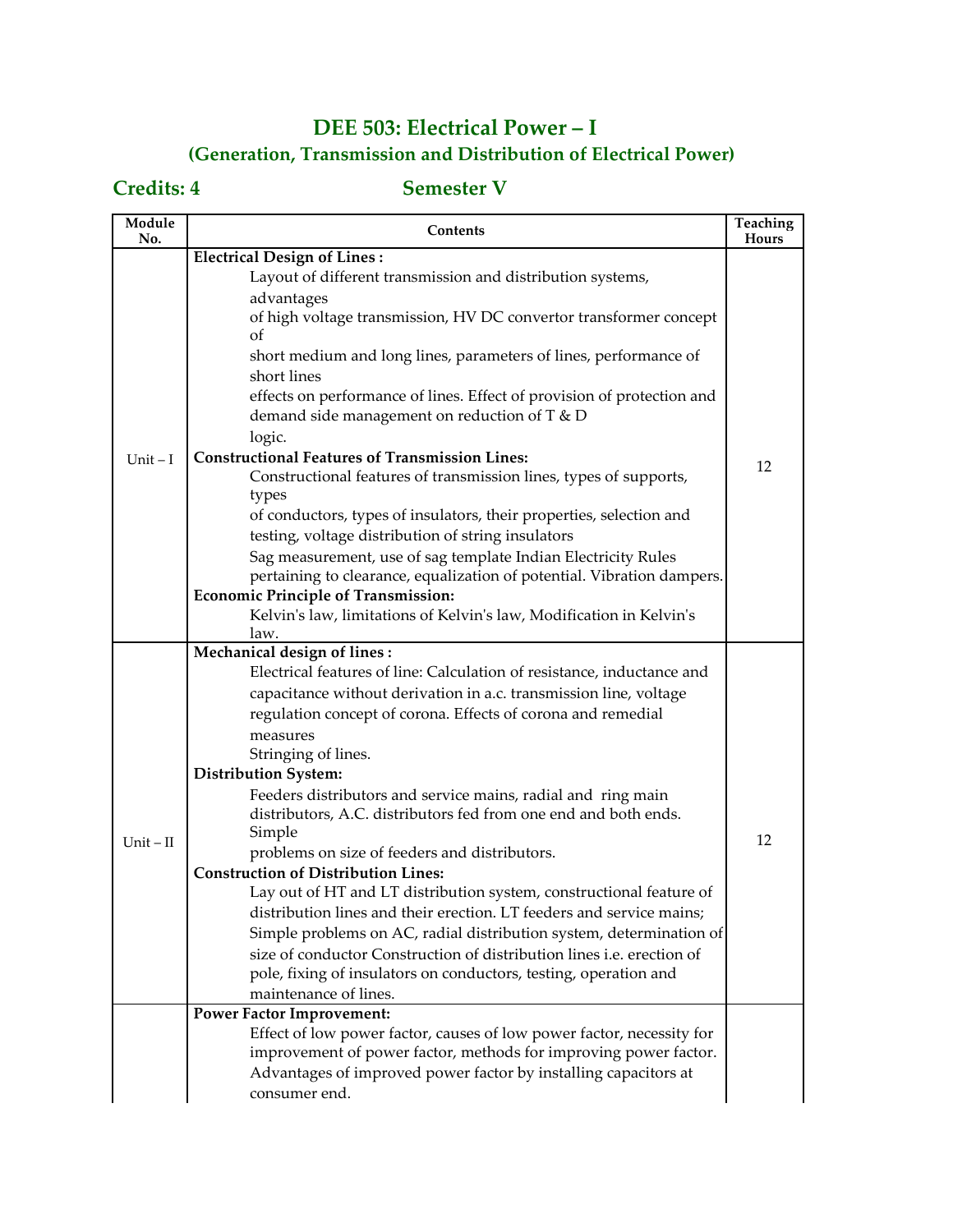|            | <b>Underground Cables:</b>                                                 |  |
|------------|----------------------------------------------------------------------------|--|
|            | Power cable construction, comparison of over head lines and under          |  |
| Unit - III | ground cables, laying of cables, cable jointing, using of epoxy resin      |  |
|            | kits. fault location, Murray loop test, testing of cables, specifications. |  |
|            | <b>Carrier Communication:</b>                                              |  |
|            | Principle of carrier communication over Power Lines, purposes,             |  |
|            | equipment, difference between radio transmission and carrier               |  |
|            | communication, block diagrams. Voltage control. Faults and                 |  |
|            | Production: Causes and types of fault i.e. L-L, L-G, L-L-G.                |  |
|            | Awareness                                                                  |  |
|            | and concept of energy conservation.                                        |  |

### **RECOMMENDED BOOKS**

- 1. Electrical Power System and Analysis by CL Wadhwa, 3rd edition, New Age International Publishers,
- 1. New Delhi
- 2. Substation Design and Equipment by Satnam and PV Gupta, Dhanpat Rai & Sons, New Delhi
- 3. Electrical Power –I by SK Sahdev, Unique International Publications, Jalandhar
- 4. Electrical Power System by VK Mehta, S Chand & CO., New Delhi
- 5. Electrical Power System by JB Gupta, Kataria and Sons, New Delhi
- 6. Sub-Station Design by Satnam, Dhanpat Rai and Co., New Delhi
- 7. Electrical Power Distribution System by AS Pabla, Tata McGraw Hill, New Delhi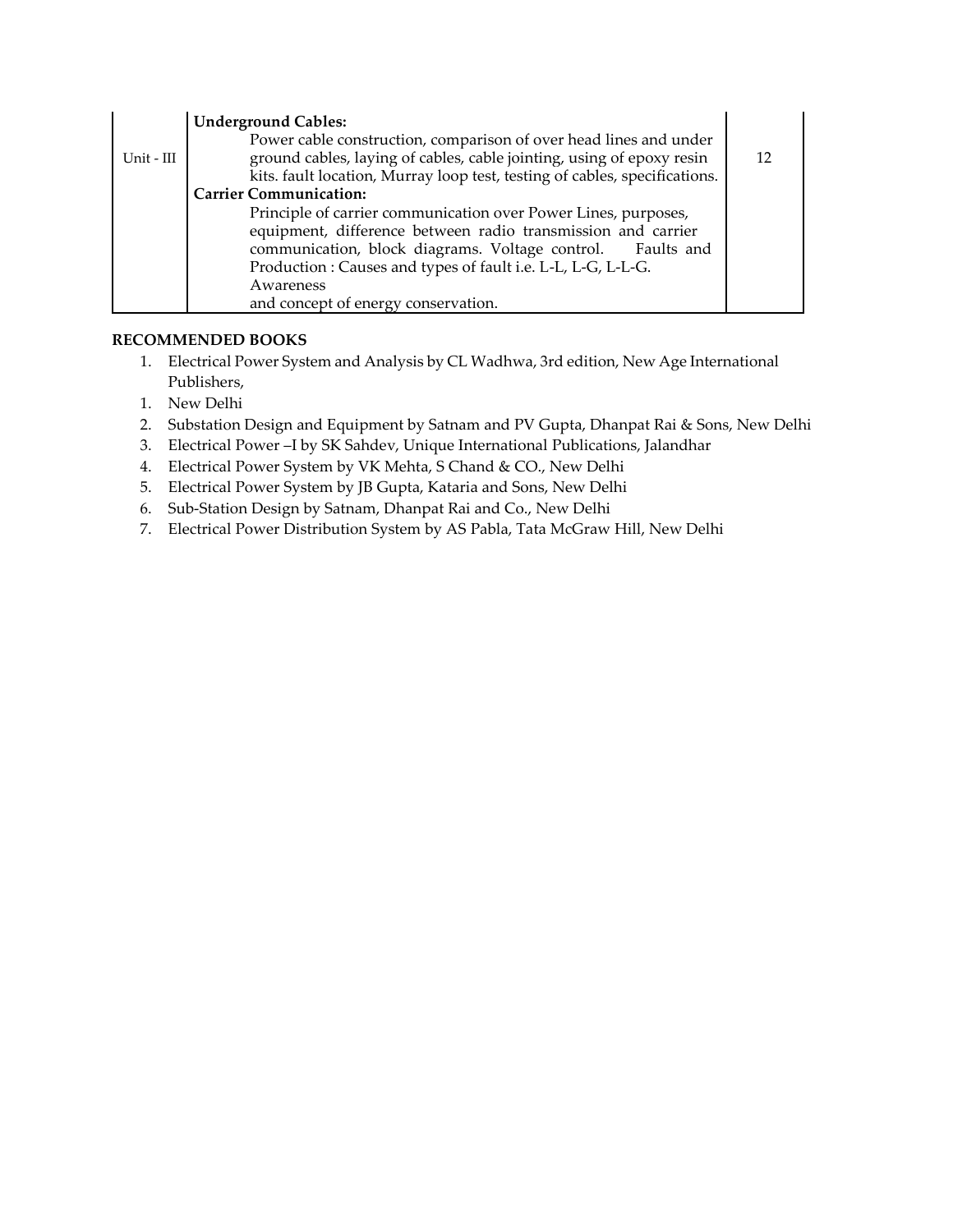

## **DEE 504: POWER PLANT ENGINEERING**

| Module<br>No. | <b>Contents</b>                                                                        | Teaching<br>Hours |
|---------------|----------------------------------------------------------------------------------------|-------------------|
|               | <b>Thermal Stations:</b>                                                               |                   |
|               | Main parts and working of stations-thermodynamic cycles, fuel                          |                   |
|               | handling, combustion and combustion equipment, problem of ash                          |                   |
|               | disposal, circulating water schemes and supply of make up, water,                      |                   |
|               | choice of pressure of steam generation and steam temperature,                          |                   |
|               | selection of appropriate vaccum; economizer, air pre-heater feed                       |                   |
|               | water heaters and dust collection. Characteristics of turbo                            |                   |
|               | alternators,                                                                           |                   |
| $Unit - I$    | steam power plant heat balance and efficiency.                                         | 16                |
|               | <b>Hydro-Electric Plants:</b>                                                          |                   |
|               | Hydrology, stream flow, hydrograph, flow duration curves. Types of                     |                   |
|               | hydroelectric plants and their fields of use, capacity calculations for                |                   |
|               | hydropower, Dams, head water control, penstocks, water turbines,                       |                   |
|               | specific speeds. turbine governors. Hydro plant auxiliaries, plant                     |                   |
|               | layout, automatic and remote control of hydro plants, pumped                           |                   |
|               | storage                                                                                |                   |
|               | projects, cost of hydro-electric project. Cooling of                                   |                   |
|               | alternators.<br><b>Nuclear Power Plants:</b>                                           |                   |
|               | Elements of nuclear power plant, nuclear reactor, fuels, moderators,                   |                   |
|               |                                                                                        |                   |
|               | coolants, control. Classification of nuclear power stations. Cost of<br>nuclear power. |                   |
|               | <b>Diesel Power Plants:</b>                                                            |                   |
|               | Diesel engine performance and operation. Plant layout. Log sheets,                     |                   |
| $Unit - II$   | applications selections of engine size.                                                | 16                |
|               | <b>Gas Turbine Plants:</b>                                                             |                   |
|               | Plant layout, methods of improving output and performance. Fuels                       |                   |
|               | and fuel systems. Methods of testing. Open and closed cycle plants.                    |                   |
|               | Operating characteristics. Applications. Free piston engine plants,                    |                   |
|               | limitation and applications. Non conventional energy                                   |                   |
|               | sources.                                                                               |                   |
|               | <b>Combined Working of Power Plants:</b>                                               |                   |
|               | Advantages of combined working of different types of power plants.                     |                   |
|               | Need for co-ordination of various types of power plants in power                       |                   |
|               | systems, base load stations and peak load stations.                                    |                   |
|               | Non Conventional Source of Energy:                                                     |                   |
|               | Introduction, Concept of Solar Energy, Bio Mass Energy, Wind                           |                   |
| Unit - III    | Energy,                                                                                | 16                |
|               | Tidal Energy, Geothermal Energy, Microhydel Energy, Biodiesel                          |                   |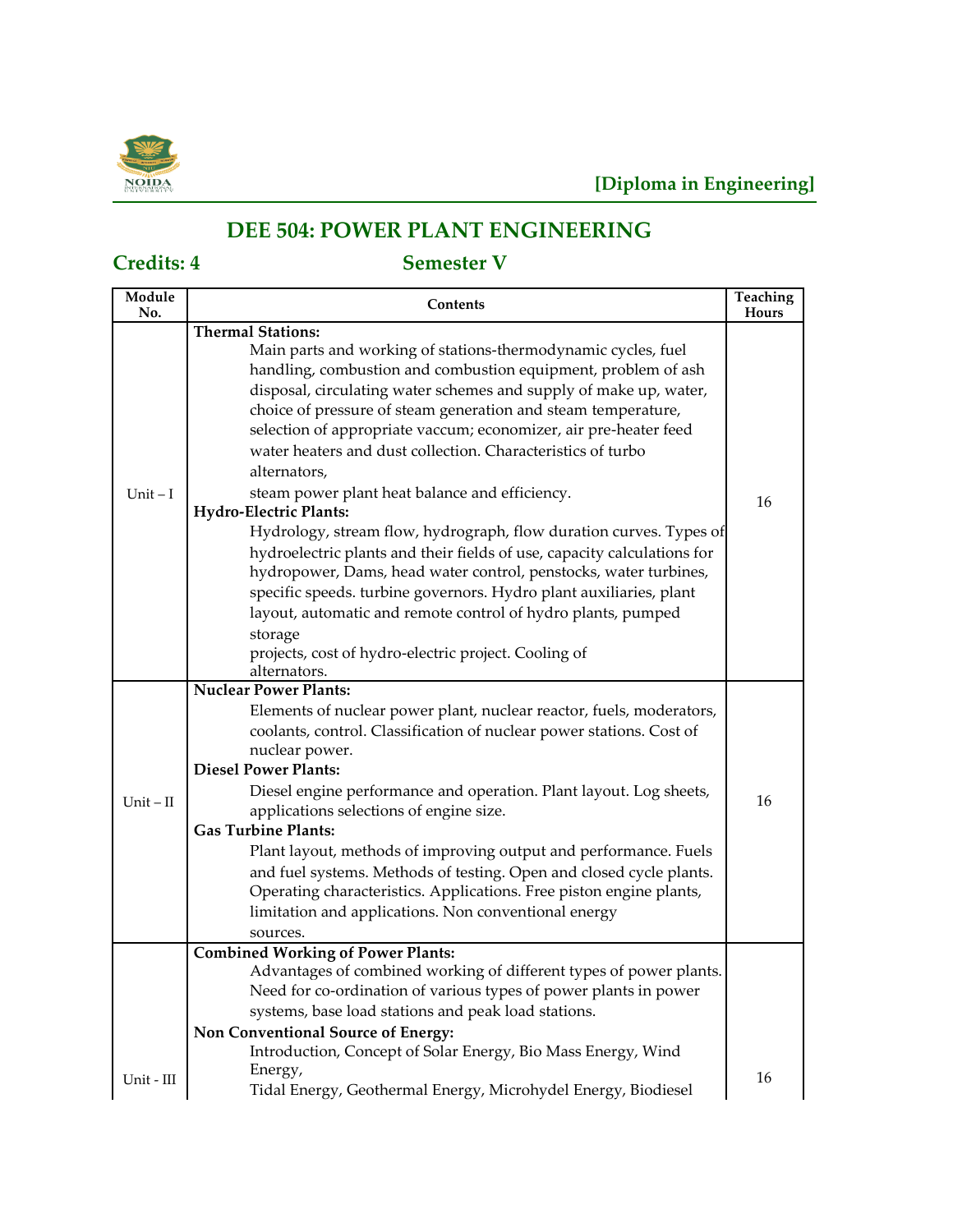| Energy.                                                             |  |
|---------------------------------------------------------------------|--|
| <b>Recent Development:</b>                                          |  |
| Interconnection of P.S. - Meaning of Interconnection, combined      |  |
| operation of hydro power station with inter connected base load and |  |
| peak laod, parallel operation of inter connectors.                  |  |

### **RECOMMENDED BOOKS**

- 1. A Course in Power Plant Engineering by Arora and Domkundwar, Dhanpat Rai and Co. Pvt. Ltd., New Delhi.
- 2. Power Plant Engineering by P.K. Nag, Tata McGraw Hill, Second Edition, Fourth reprint 2003.
- 3. Power station Engineering and Economy by Bernhardt G.A. Skrotzki and William A. Vopat Tata McGraw Hill Publishing Company Ltd., New Delhi, 20th reprint 2002.
- 4. An introduction to power plant technology by G.D. Rai Khanna Publishers, Delhi 110 005.
- 5. Power Plant Technology, M.M. El-Wakil McGraw Hill 1984.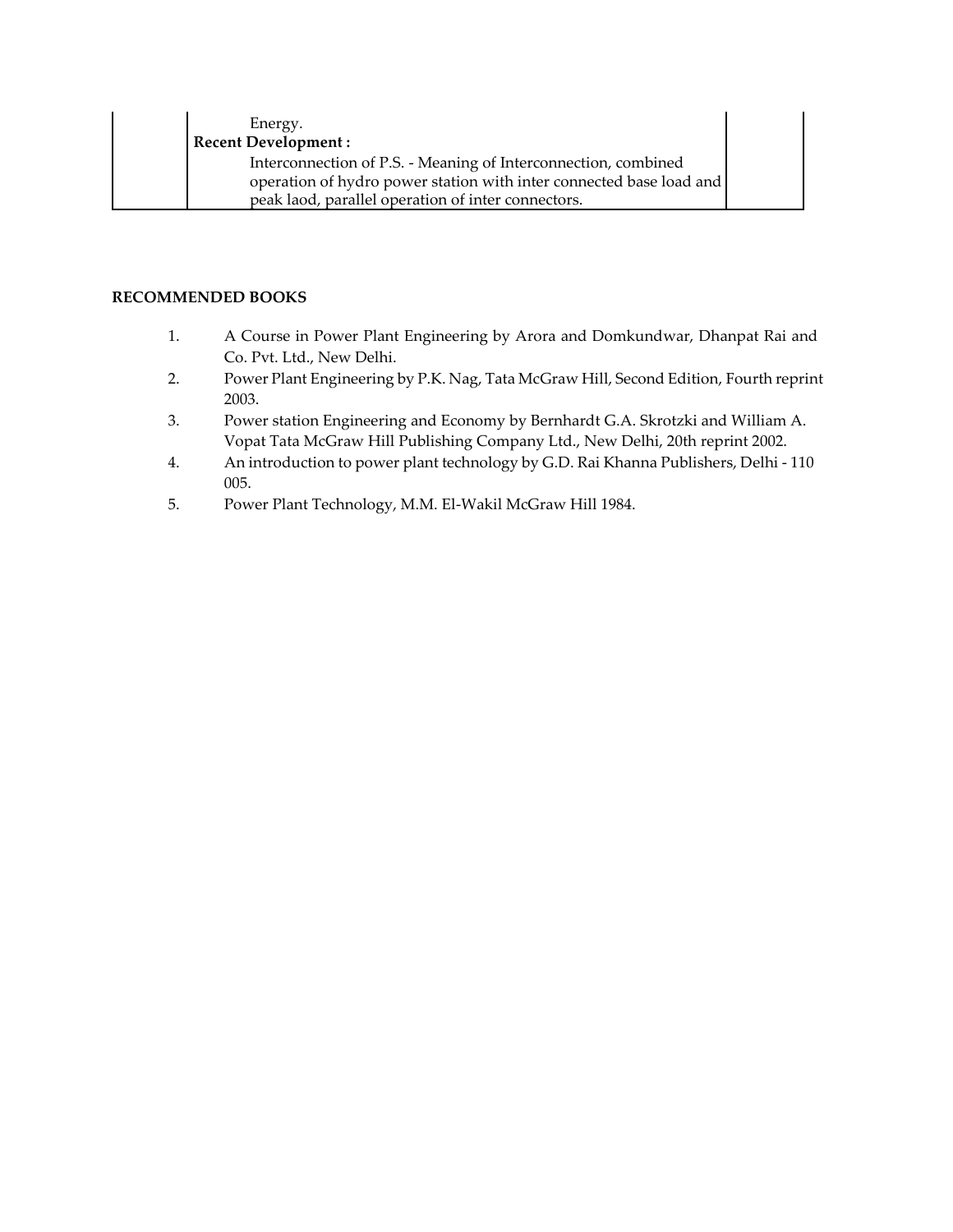

## **DEE 505:SWITCH GEAR &PROTECTION**

| Module<br>No. | Contents                                                                                                                                                                                                                                                                                                                                                                                                                                                                                                                                                                                                                                                                                                                                                                                                                                                                                                                                                                                                             | Teaching<br>Hours |
|---------------|----------------------------------------------------------------------------------------------------------------------------------------------------------------------------------------------------------------------------------------------------------------------------------------------------------------------------------------------------------------------------------------------------------------------------------------------------------------------------------------------------------------------------------------------------------------------------------------------------------------------------------------------------------------------------------------------------------------------------------------------------------------------------------------------------------------------------------------------------------------------------------------------------------------------------------------------------------------------------------------------------------------------|-------------------|
|               | Faults:                                                                                                                                                                                                                                                                                                                                                                                                                                                                                                                                                                                                                                                                                                                                                                                                                                                                                                                                                                                                              |                   |
|               | Types of faults, three pahse symmetrical faults, effects of faults on<br>system reliability and stability abnormalities, short circuits and their<br>effects, representation of fault conditions through single line<br>diagrams.<br><b>Switch Gear:</b>                                                                                                                                                                                                                                                                                                                                                                                                                                                                                                                                                                                                                                                                                                                                                             |                   |
| $Unit - I$    | Purpose of protective gear, characteristics of a protection system.<br>Classification of fuses H.V. Fuses, application and working, grading<br>and co-ordination L.V. fuses, selection of fuses,<br>characteristics.<br>Isolators and switches, out door isolators, functions, air<br>break<br>switches braking capacity of switches.<br>Circuit breakers :- requirements of circuit breakers definition of<br>terms<br>associated with circuit-breakers, reasons for arc formation, principles<br>of arc extinction, types of circuit-breakers, comparison with oil<br>circuit<br>breaker classification, rating of circuit breakers, working of different<br>types of air and oil circuit breaker, specification of circuit breakers,<br>maintenance schedule. SF 6 and Vaccum circuit breakers.<br>Relays: Requirement of relays, operation principles induction type<br>over current, directional over current, differential, percentage<br>differential relays working, applications and characteristics, basic | 16                |
|               | principles of static relays. Introduction of distance relay.<br><b>Protective Schemes:</b>                                                                                                                                                                                                                                                                                                                                                                                                                                                                                                                                                                                                                                                                                                                                                                                                                                                                                                                           |                   |
| $Unit - II$   | Protection of alternators, stator faults, rotor faults, mechanical<br>conditions, external faults their reasons, effect and protections used.<br>Protection of power transformer : types of faults, its effects, types of<br>protective schemes over current earth fault, differential protection,<br>Buckholtz devices, winding temp. protection.<br>Motor protection: types of faults and protection in motors, thermal<br>relays, protection of small motors, under voltage protection.<br>Protection of feeders : radial, parallel and ring feeders protection,<br>directional time and current graded schemes differential protection.<br><b>Protection Against Over Voltages:</b><br>Causes of over voltages, travelling waves earth wire, protective<br>zone,<br>lighting arrestors, space-gap and electrolytic arrestors, surge<br>absorber, location and rating of lightening arrestors. Thyrite<br>lightening arrestor.                                                                                    | 16                |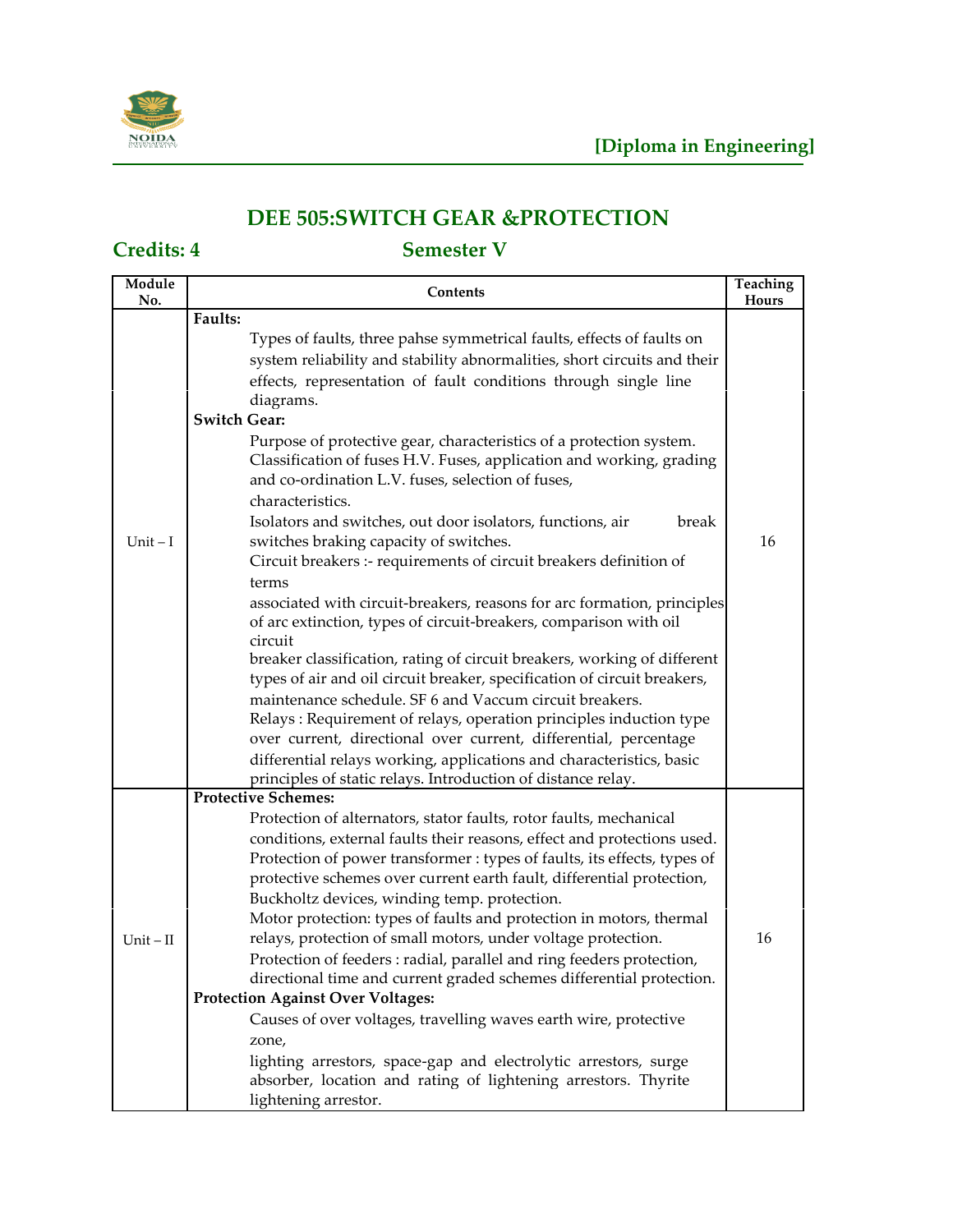|            | Different Type of Sub-Stations:-                                                                                              |    |
|------------|-------------------------------------------------------------------------------------------------------------------------------|----|
|            | Layout, single line diagram bus bar arrangement, equipments their                                                             |    |
|            | functions, accessories, study of protective schemes, etc. batteries and<br>their maintenance, operation of small sub-station. |    |
|            | Reactors: types of reactors, bus bar reactor, tuning reactor, arc-                                                            |    |
| Unit - III | suppression reactor, connection of reactors in power stations, uses of                                                        | 16 |
|            | reactors.                                                                                                                     |    |
|            | Nutral grounding :- types of grounding solid grounding, reactance                                                             |    |
|            | grounding, arc suppression coil grounding, choice of method of                                                                |    |
|            | neutral earthing. grounding of sub-station, grounding of line                                                                 |    |
|            | structure                                                                                                                     |    |
|            | and sub station equipment.                                                                                                    |    |
|            | Concept of G.I.S. (Gas Insulated Substation).                                                                                 |    |

### **Text Books:**

1. Rao S. S. "Switchgear and Protection",Khanna Publishers.

2. Ravindranath B. and M. Chander "Power system Protection and Switchgear", , iley Eastern Ltd.

### **Reference Books:**

1. Ram B. and D. N. Vishwakarma, "Power System Protection and Switchgear", Tata Mc. Graw Hill 2. Paithankar Y. G. and S R Bhide, "Fundamentals of Power System Protection", Prentice Hall of India.

3. Rao T. S. M, "Power System Protection: Static Relays with Microprocessor",